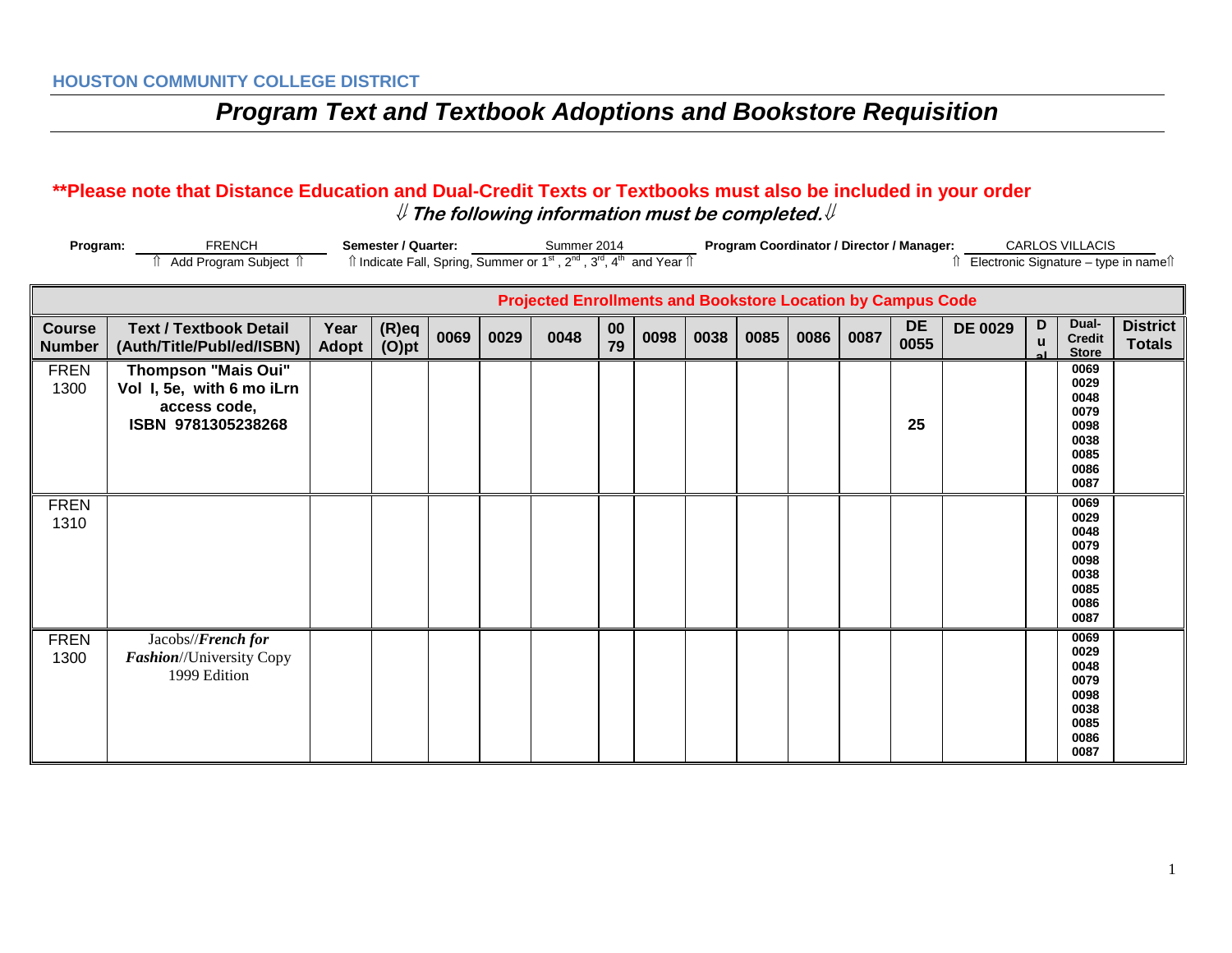#### **\*\*Please note that Distance Education and Dual-Credit Texts or Textbooks must also be included in your order**

| <b>FREN</b> |  |  |  |  |  |  |  | 0069 |  |
|-------------|--|--|--|--|--|--|--|------|--|
| 1411        |  |  |  |  |  |  |  | 0029 |  |
|             |  |  |  |  |  |  |  | 0048 |  |
|             |  |  |  |  |  |  |  | 0079 |  |
|             |  |  |  |  |  |  |  | 0098 |  |
|             |  |  |  |  |  |  |  | 0038 |  |
|             |  |  |  |  |  |  |  | 0085 |  |
|             |  |  |  |  |  |  |  | 0086 |  |
|             |  |  |  |  |  |  |  | 0087 |  |

### ⇓ **The following information must be completed.**⇓

| Program: | <b>FRENCH</b>       | Semester / Quarter: | Summer 2014                                                                                                                                         | <b>Program Coordinator / Director / Manager:</b> | <b>CARLOS VILLACIS</b>                |
|----------|---------------------|---------------------|-----------------------------------------------------------------------------------------------------------------------------------------------------|--------------------------------------------------|---------------------------------------|
|          | Add Program Subject |                     | $\hat{\parallel}$ Indicate Fall, Spring, Summer or 1 <sup>st</sup> , 2 <sup>nd</sup> , 3 <sup>rd</sup> , 4 <sup>th</sup> and Year $\hat{\parallel}$ |                                                  | Electronic Signature – type in namell |

|                                |                                                                                                                 |                      |                      |      | <b>Projected Enrollments and Bookstore Location by Campus Code</b> |      |      |      |      |      |      |      |                   |                   |                        |                                                                      |                                  |
|--------------------------------|-----------------------------------------------------------------------------------------------------------------|----------------------|----------------------|------|--------------------------------------------------------------------|------|------|------|------|------|------|------|-------------------|-------------------|------------------------|----------------------------------------------------------------------|----------------------------------|
| <b>Course</b><br><b>Number</b> | <b>Text / Textbook Detail</b><br>(Auth/Title/Publ/ed/ISBN)                                                      | Year<br><b>Adopt</b> | $(R)$ eq<br>$(O)$ pt | 0069 | 0029                                                               | 0048 | 0079 | 0098 | 0038 | 0085 | 0086 | 0087 | <b>DE</b><br>0055 | <b>DE</b><br>0029 | Dual-<br><b>Credit</b> | Dual-<br><b>Credit</b><br><b>Store</b>                               | <b>District</b><br><b>Totals</b> |
| <b>FREN</b><br>1411            | <b>Manley "Horizons,</b><br>Advantage edition" Vol I,<br>5e with 6 mo iLrn access<br>code, ISBN 9781133534068   |                      |                      |      | 20                                                                 |      | 30   |      |      |      |      |      | 20                |                   |                        | 0069<br>0029<br>0048<br>0079<br>0098<br>0038<br>0085<br>0086<br>0087 | 70                               |
| <b>FREN</b><br>1412            | <b>Manley "Horizons,</b><br>Advantage edition" Vol II,<br>5e with 6 mo iLarn access<br>code, ISBN 9781133547532 |                      |                      |      |                                                                    |      | 30   |      |      |      |      |      |                   |                   |                        | 0069<br>0029<br>0048<br>0079<br>0098<br>0038<br>0085<br>0086<br>0087 | 30                               |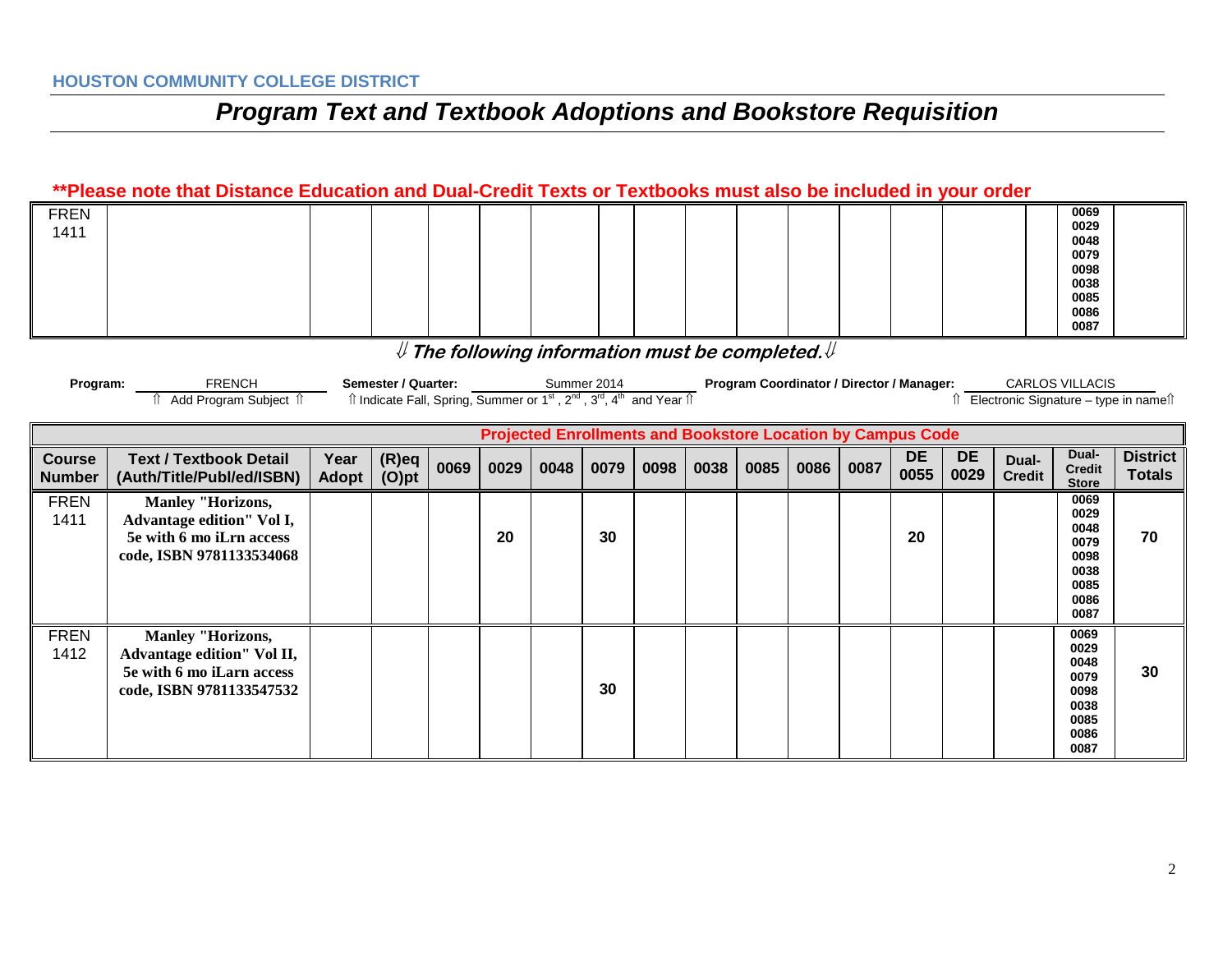#### **\*\*Please note that Distance Education and Dual-Credit Texts or Textbooks must also be included in your order**

| <b>FREN</b><br>1412 |                                                                                                                                                              |      |  |  |  |  |  |    |  | 0069<br>0029<br>0048<br>0079<br>0098<br>0038<br>0085<br>0086<br>0087 |    |
|---------------------|--------------------------------------------------------------------------------------------------------------------------------------------------------------|------|--|--|--|--|--|----|--|----------------------------------------------------------------------|----|
| <b>FREN</b><br>2311 | Bravo! 7th Edition iLrn:<br>Heinle Learning Center<br>Heinle Cengage Learning<br>Muyskens, Harlow, Vialet,<br>Brière.<br>ISBN: 9781111305307 /<br>1111305307 | 2007 |  |  |  |  |  | 20 |  | 0069<br>0029<br>0048<br>0079<br>0098<br>0038<br>0085<br>0086<br>0087 | 20 |

### ⇓ **The following information must be completed.**⇓

| Program:                       | <b>FRENCH</b><br>Add Program Subject 1                                                                                                                                         |                      | Semester / Quarter:<br>$\hat{\parallel}$ Indicate Fall, Spring, Summer or 1 <sup>st</sup> , 2 <sup>nd</sup> , 3 <sup>rd</sup> , 4 <sup>th</sup> and Year $\hat{\parallel}$ |      |      |      | Summer 2014 |      |      |      |      |      | Program Coordinator / Director / Manager:                          |                   |                        | <b>CARLOS VILLACIS</b><br>f Electronic Signature – type in namef     |                                  |
|--------------------------------|--------------------------------------------------------------------------------------------------------------------------------------------------------------------------------|----------------------|----------------------------------------------------------------------------------------------------------------------------------------------------------------------------|------|------|------|-------------|------|------|------|------|------|--------------------------------------------------------------------|-------------------|------------------------|----------------------------------------------------------------------|----------------------------------|
|                                |                                                                                                                                                                                |                      |                                                                                                                                                                            |      |      |      |             |      |      |      |      |      | <b>Projected Enrollments and Bookstore Location by Campus Code</b> |                   |                        |                                                                      |                                  |
| <b>Course</b><br><b>Number</b> | <b>Text / Textbook Detail</b><br>(Auth/Title/Publ/ed/ISBN)                                                                                                                     | Year<br><b>Adopt</b> | $(R)$ eq<br>$(O)$ pt                                                                                                                                                       | 0069 | 0029 | 0048 | 0079        | 0098 | 0038 | 0085 | 0086 | 0087 | <b>DE</b><br>0055                                                  | <b>DE</b><br>0029 | Dual-<br><b>Credit</b> | Dual-<br><b>Credit</b><br><b>Store</b>                               | <b>District</b><br><b>Totals</b> |
| <b>FREN</b><br>2311            | Muyskens, Harlow, Vialet,<br>Briere; <i>BRAVO</i> Cengage<br>Text, CD 7thEdition ISBN<br>$\bullet$ ISBN-10:<br>049590516X<br>$\bullet$ ISBN-13:<br>9780495905165<br>Loose leaf |                      |                                                                                                                                                                            |      |      |      | 30          |      |      |      |      |      |                                                                    |                   |                        | 0069<br>0029<br>0048<br>0079<br>0098<br>0038<br>0085<br>0086<br>0087 | 30                               |